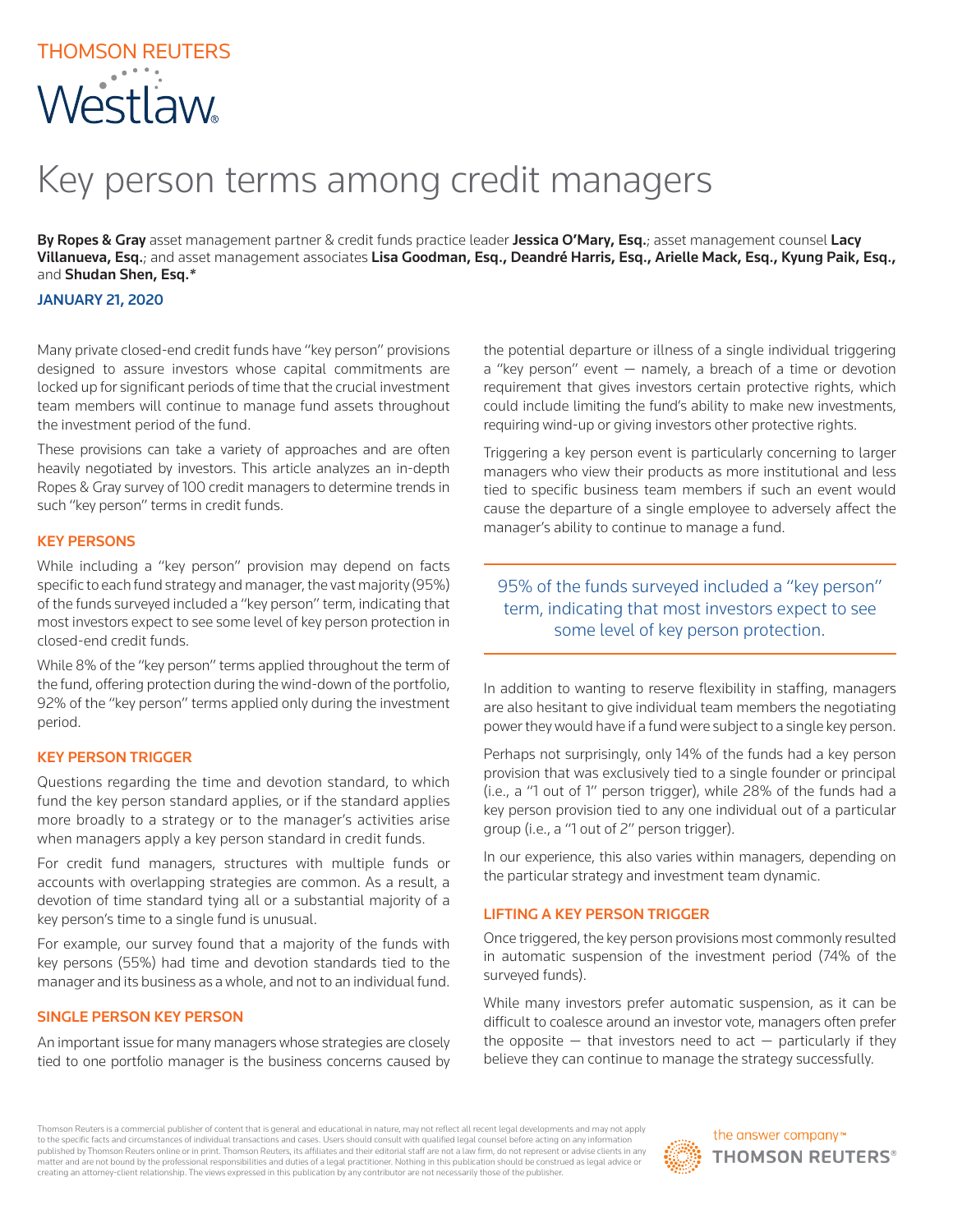

## SPECIAL CONSEQUENCES WERE UNUSUAL

During a suspension period due to a key person event, a majority of credit managers were permitted to draw down to the same extent as would otherwise be permitted under the fund's governing documents after the expiration of the investment period for certain follow-on and protective investments (63%).

This reflects the view that, regardless of whether a key person event has been triggered, managers and investors are aligned in wanting the continued ability to protect the portfolio.

However, in a few funds, additional restrictions were imposed on activities during a suspension period to provide investors with stronger protections in decision-making if key persons are no longer making decisions for the portfolio.

For example, 13 funds prohibited follow-on investments following a key person event, while 2 funds required advisory committee approval of any follow-on investments during the suspension period.

It is not surprising that such restrictions were less common, where they tie a manager's hands in continuing to run



the fund and could have a negative impact on the fund, particularly in credit where it may be necessary to make investment decisions on a shorter time frame from other strategies.

The occurrence of a key person event triggering other special consequences was more unusual, but included (i) the right to terminate the fund (8 funds), (ii) the right to re move the fund general partner/manager (2 funds), and (iii) a reduction in management fees (4 funds).

Other unusual consequences following a key person event included (i) a reduction in the incentive allocation (1 fund); (ii) termination of the general partner's right to consent, on behalf of the fund, to an Investment Advisers Act "assignment" under the investment management agreement (1 fund); (iii) lowering the voting threshold to terminate the fund from a supermajority to a majority of investors (1 fund); and (iv) suspension of the general partner's ability to launch a fund with a substantially similar strategy for six months (1 fund).

## **CONCLUSION**

While key person provisions and their negotiation can be bespoke to a particular strategy, adviser, investment team and investor dynamic, our survey did find certain trends. Notably, key person terms in closed-end private credit funds as well as automatic investment period suspensions were prevalent.

In addition, we found that the key person provision commonly applies only during the investment period and that most credit funds maintained some ability to make protective and follow-on investments even after a key person event.

We also found that devotion of time standards limiting portfolio managers' abilities to manage more than one fund were very unusual, and a majority of key person standards